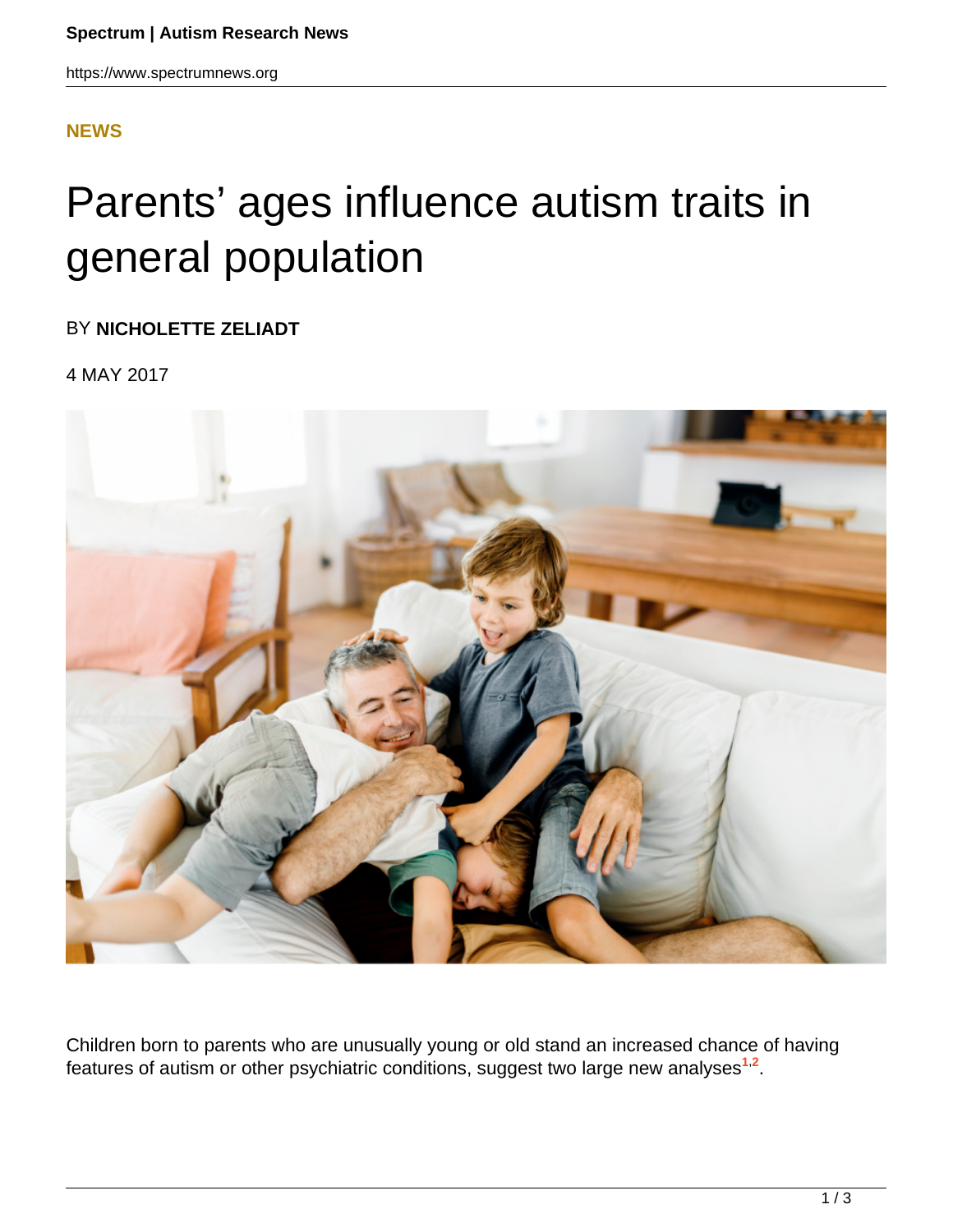https://www.spectrumnews.org

Studies have suggested that advanced age in men is associated with an increased risk of autism or schizophrenia in their children. There is also evidence that children **born to young women** (below age 20 or 25, depending on the study) are at heightened risk of attention deficit hyperactivity disorder (ADHD), schizophrenia and substance use**<sup>3</sup>** .

The two new studies link having young or old parents to a range of features in the general population. "When you do a population-type study of the community and don't select people from a specific clinic, you're able to generalize more to the population," says **Raquel Gur**, professor of psychiatry at the University of Pennsylvania.

Gur and her colleagues found an increased risk of autism among children of men older than 32. They also found that children of parents younger than about 30 are more likely to show features of ADHD or schizophrenia than their peers.

The other study, co-led by **Avraham Reichenberg**'s team in New York City, shows that children born to men older than 51 or younger than 24 lag behind their peers in acquiring social skills. Both studies were published in the May issue of the Journal of American Child and Adolescent Psychiatry.

"What we're seeing is a fairly stubborn, persistent pattern," says **John McGrath**, Niels Bohr Professor at Aarhus University in Denmark, who was not involved in either study. "That gives us some confidence that we are looking at a real finding."

## **Social signs:**

Reichenberg's team used data from the **Twins Early Development Study**, which follows more than 15,000 pairs of British twins. The researchers excluded children with an autism diagnosis.

When the children were 4, 7, 9, 14 and 16 years old, their parents rated their children's conduct, emotional problems, hyperactivity, peer relationships and social skills. The researchers split the children into five groups based on the fathers' age and analyzed their social skills and problem behaviors.

The analysis revealed that children born to men aged 24 or younger or 51 or older have the most advanced social skills of all the children at age 4. However, their skills improve more slowly than those of children born to men between ages 25 and 50; by the time these children turn 16, their social skills are the least mature of all the groups.

The results held up when the researchers controlled for the child's sex as well as for the mother's age and parents' education and employment. The father's age does not track with the severity of the behavioral problems, emotionality or hyperactivity.